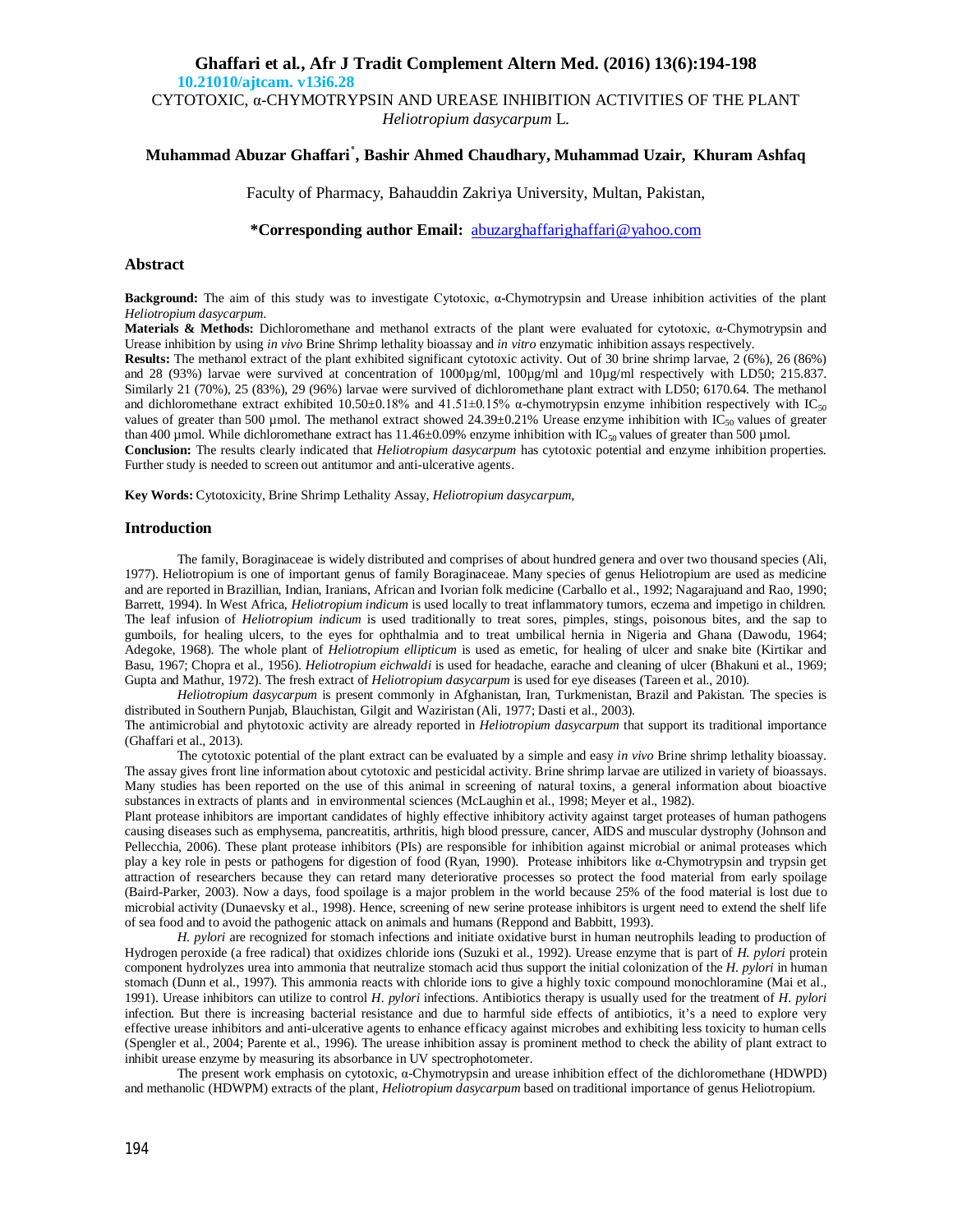# **Ghaffari et al., Afr J Tradit Complement Altern Med. (2016) 13(6):194-198**

**10.21010/ajtcam. v13i6.28**

### **Material and Methods Plant Collection**

The plant was collected from desert area of Kot Mithan, District Rajanpur (Pakistan) on the basis of its literature survey indicating its traditional medicinal importance. The plant was indicated as *Heliotropium dasycarpum* by taxonomist at The Institute of pure and applied Biology of Bahauddin Zakariya University Multan and voucher number "Stewart 589(7)" was allotted.

### **Preparation of extracts of plant,** *Heliotropium dasycarpum*

The *Heliotropium dasycarpum,* whole plant was shade dried for 15 days. The plant material was grounded by using grinding mill and then weighed it. The plant extraction was done by simple maceration process. The 200gm of grounded plant material was taken in extraction bottle by addition of dichloromethane. Then this mixture was shaken to get maximum extraction and homogenized it on ultrasonic bath. The mixture was filtered after 24 hours. The marc after filtration was macerated again by same dichloromethane solvent. After 3<sup>rd</sup> collection, the marc was treated with methanol. Both extracts of the plant were concentrated separately by using a rotary evaporator under reduced pressure. Both extracts were collected in separate bottles and weighed. Then they were named as HDWPD (dichloromethane extract) and HDWPM (methanol extract).

### **Cytotoxicity Bioassay Brine-Shrimp Lethality Assay**

Artificial sea water was prepared by dissolving 3.8 g of sea salt/liter in water and filtered. Tanks were filled with artificial sea water and shrimp eggs were added. The shrimp larvae (nauplii) were attracted through illuminated compartment, then hatched the shrimp eggs and mature within two days at 22-29 ºC. Testing vials were prepared and tested initially at 1000, 100 and 10µg/ml. Then three replicates of each fraction were prepared and weighed 20mg of sample and 2ml of organic solvent (20mg/2ml); from this solution was transferred to 500µl, 50µl or 5µl vials corresponding to 1000, 100 or 10µl/ml respectively. Polar insoluble material was dissolved in dimethyl sulfoxide (DMSO) and up to 50µl/5ml of artificial sea water was added. Etoposide was taken as standard drug. After two days, 5ml artificial sea water and ten shrimps for each vial (30 shrimps per dilution) was added. The vials were placed under illumination. After 24 hours, the number of surviving shrimps were counted and recorded. The Data was analyzed with Finney computer program (Probit analysis) (Meyer et al., 1982).

### **α-Chymotrypsin Assay**

The modified method of Rehman *et al* was adopted for α-chymotrypsin enzyme inhibition activity. The contents of Tris-HCl buffer of 60 μl, 0.9 units (15 μl) purified chymotrypsin enzyme and 10 μl test compound was taken in a 100 μl total volume assay mixture. The assay mixture was incubated at 37°C for 10min and visualized at 410nm wavelength. The 15 μl (1.3 mM) of Nsuccinyl phenyl-alanine-P-nitroanilide (substrate) was added to start the reaction and check its absorbance change. The Chymostatin (0.5 mM/well) was considered as standard. Each reactions was done for three times and inhibition (%) was calculated by the following formula.

Inhibition (%) = (Abs. of Control-Abs. of Test / Abs. of Control)  $\times$  100

IC50 values (concentration at which there is 50% enzyme catalyzed reaction occur) compounds were calculated using EZ-Fit Enzyme Kinetics Software (Perrella Scientific Inc. Amherst, USA).

### **Urease Assay**

The enzyme assay was the modified form of the commonly known Berthelot assay. A total volume of 85 µl assay mixture contained 10  $\mu$ l of phosphate buffer of pH 7.0 in each well in the 96-well plate followed by the addition of 10  $\mu$ l of sample solution and 25 µl of enzyme solution (0.1347 units). Contents were pre-incubated at 37°C for 5 minutes. Then, 40 µl of urea stock solution (20 mM) was added to each well and incubation continued at 37ºC for further 10 min. After given time, 115 µl phenol hypochlorite reagent was added in each well (freshly prepared by mixing 45 µl phenol reagent with 70 µl of alkali reagent). For color development, incubation was done at 37ºC for another 10 min. Absorbance was measured at 625 nm using the 96-well plate reader. The percentage enzyme inhibition was calculated by the following formula:

Inhibition (%) = (Abs. of Control-Abs. of Test / Abs. of Control)  $\times$  100

IC50 values (concentration at which 50% enzyme catalyzed reaction occurs) of compounds were calculated using EZ-Fit Enzyme Kinetics Software (Perrella Scientific Inc. Amherst, USA) after making suitable dilution of test compound.

### **Results**

### **Brine Shrimp Lethality Bioassay**

Bioactive compounds cause toxicity to shrimp larvae. Eggs of brine shrimp (Leach) are available easily in pet shops. The eggs of brine shrimp are hatched within 48 hours in artificial sea water and are used to measure cytotoxicity of test samples. The Brine-Shrimp lethality bioassay is a quick, economical and in house method for screening, fractionation and monitoring of physiologically active natural products (Meyer et al., 1982)

The result showed that survival of brine shrimp larvae was maximum with less concentration of plant extracts. As concentration of plant extract was increased, number of deaths of brine shrimp larvae were increased as showed in the table 1. The methanol extract of plant exhibited significant cytotoxic effect to shrimp larvae (only 6% survived) at concentration of 1000µg/ml. But 86% and 93% larvae were survived at concentration of 100µg/ml and 10µg/ml respectively. So, HDWPM extract of the plant showed cytotoxic activity at highest level of dose with LD50; 215.837 while HDWPD extract showed no significant cytotoxic activity.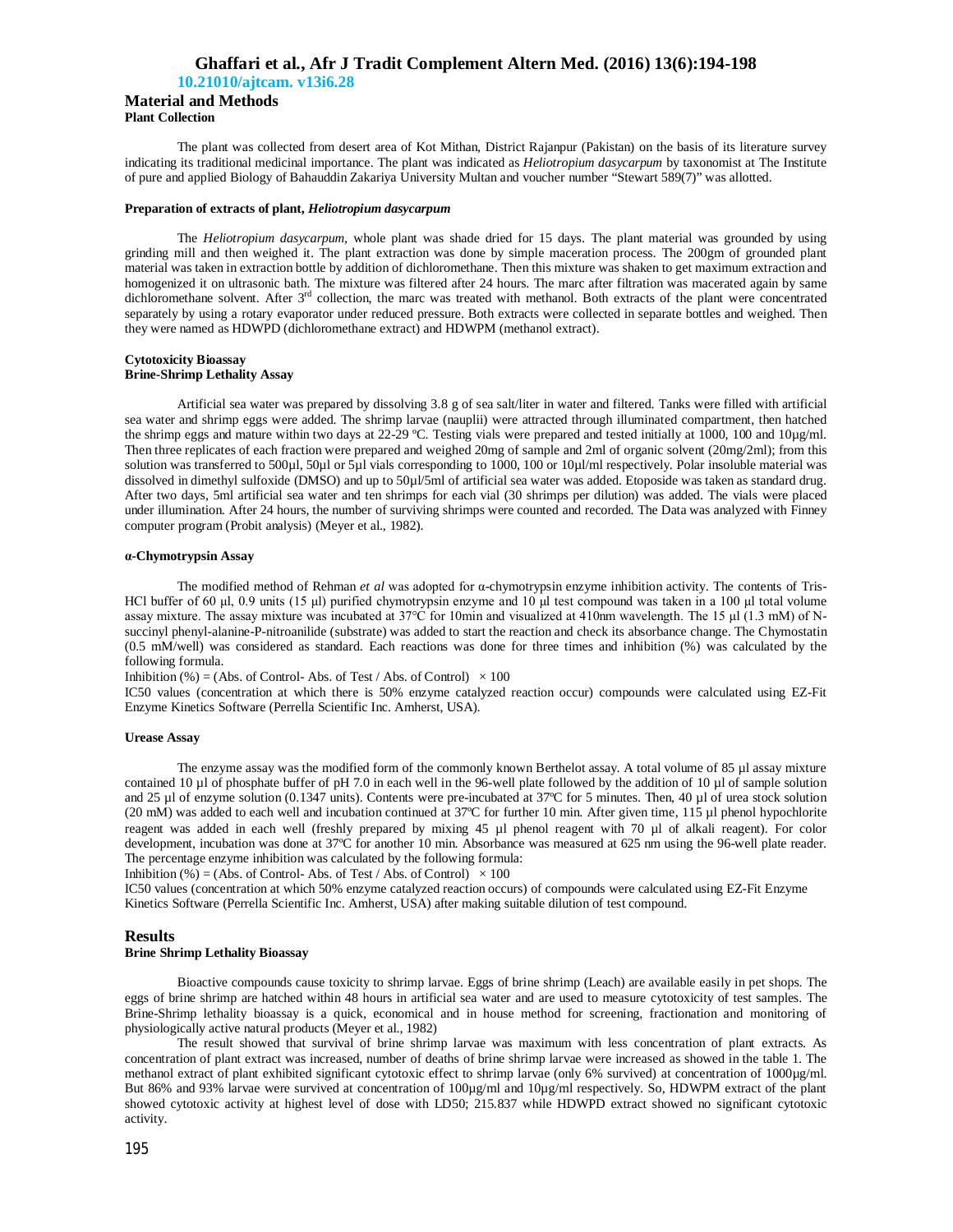# **Ghaffari et al., Afr J Tradit Complement Altern Med. (2016) 13(6):194-198 10.21010/ajtcam. v13i6.28**

| <b>Extract</b> | <b>Dose</b><br>$(\mu g/ml)$ | No. of shrimps | No of<br><b>Survivors</b> | LD50<br>$(\mu g/ml)$ | <b>Standard</b><br>Drug | LD50<br>$(\mu g/ml)$ |
|----------------|-----------------------------|----------------|---------------------------|----------------------|-------------------------|----------------------|
| <b>HDWPM</b>   | 1000                        | 30             | 02                        | 215.837              | Etoposide               | 7.4625               |
|                | 100                         | 30             | 26                        |                      |                         |                      |
|                | 10                          | 30             | 28                        |                      |                         |                      |
| <b>HDWPD</b>   | 1000                        | 30             | 21                        | 6170.64              |                         |                      |
|                | 100                         | 30             | 25                        |                      |                         |                      |
|                | 10                          | 30             | 29                        |                      |                         |                      |

**Table 1:** Results of Brime-Shrimp Lethality bioassay of *Heliotropium dasycarpum*

### **α-Chymotrypsin Assay**

The  $\alpha$ -chymotrypsin inhibition assay was done by utilizing standard chymostatin that showed 93.27 $\pm$ 0.23% inhibition. The methanol extract (HDWPM) and dichloromethane extract (HDWPD) of *Heliotropium dasycarpum* exhibited 10.50±0.18% and 41.51 $\pm$ 0.15% enzyme inhibition respectively with IC<sub>50</sub> values of greater than 500 µmol. The results of assay are given in the table 2.

**Table 2:** Results of α-chymotrypsin inhibition assay (mean ± SEM, n = 3) of *Heliotropium dasycarpum*

| <b>Extract</b>            | Conc.<br>(mM) | Inhibition $(\% )$ | $IC_{50}$<br>$(\mu mol.)$ |
|---------------------------|---------------|--------------------|---------------------------|
| <b>HDWPM</b>              | 0.5           | $10.50 \pm 0.18$   | >500                      |
| <b>HDWPD</b>              | 0.5           | $41.51 \pm 0.15$   | >500                      |
| Chymostatin<br>(Standard) | 0.5           | $93.27 \pm 0.23$   | $8.24 \pm 0.11$           |

### **Urease Inhibition Assay**

In present study, urease inhibition assay of dichloromethane (HDWPD) and methanol (HDWPM) extract of *Heliotropium dasycarpum* was performed. The methanol extract (HDWPM) of the plant showed 24.39±0.21% enzyme inhibition with IC<sub>50</sub> values of greater than 400 µmol. While dichloromethane (HDWPD) extract has  $11.46\pm0.09\%$  enzyme inhibition with IC<sub>50</sub> values of greater than  $500 \mu$  mol.

| <b>Extract</b>         | Conc.<br>(mM) | Inhibition $(\% )$ | $IC_{50}$<br>$(\mu mol.)$ |
|------------------------|---------------|--------------------|---------------------------|
| <b>HDWPM</b>           | 0.5           | $24.39 \pm 0.21$   | >400                      |
| <b>HDWPD</b>           | 0.5           | $11.46 \pm 0.09$   | >500                      |
| Thiourea<br>(Standard) | 0.5           | $99.15 \pm 0.13$   | $21.25 \pm 0.17$          |

### **Discussion**

In current study, Brine shrimp lethality bioassay was performed to evaluate toxic substances. Brine shrimp lethality assay is general bioassay that gives preliminary information about toxic substances and is predictive of pesticidal, weedicidal and cytotoxic activities. The species of genus Heliotropium have pronounced toxic effect due to presence of pyrrolizidine alkaloids. The pyrrolizidine alkaloids are responsible for hepatocytes damage due to formation of pyrrole metabolites in the liver. Human deaths were also reported due to accidental consumption of seeds of Heliotropium species in Afghanistan (Tandon et al., 1978). The phytotoxic studies on the methanol and dichloromethane extracts of *Heliotropium dasycarpum* showed 100% activity against *Lemna*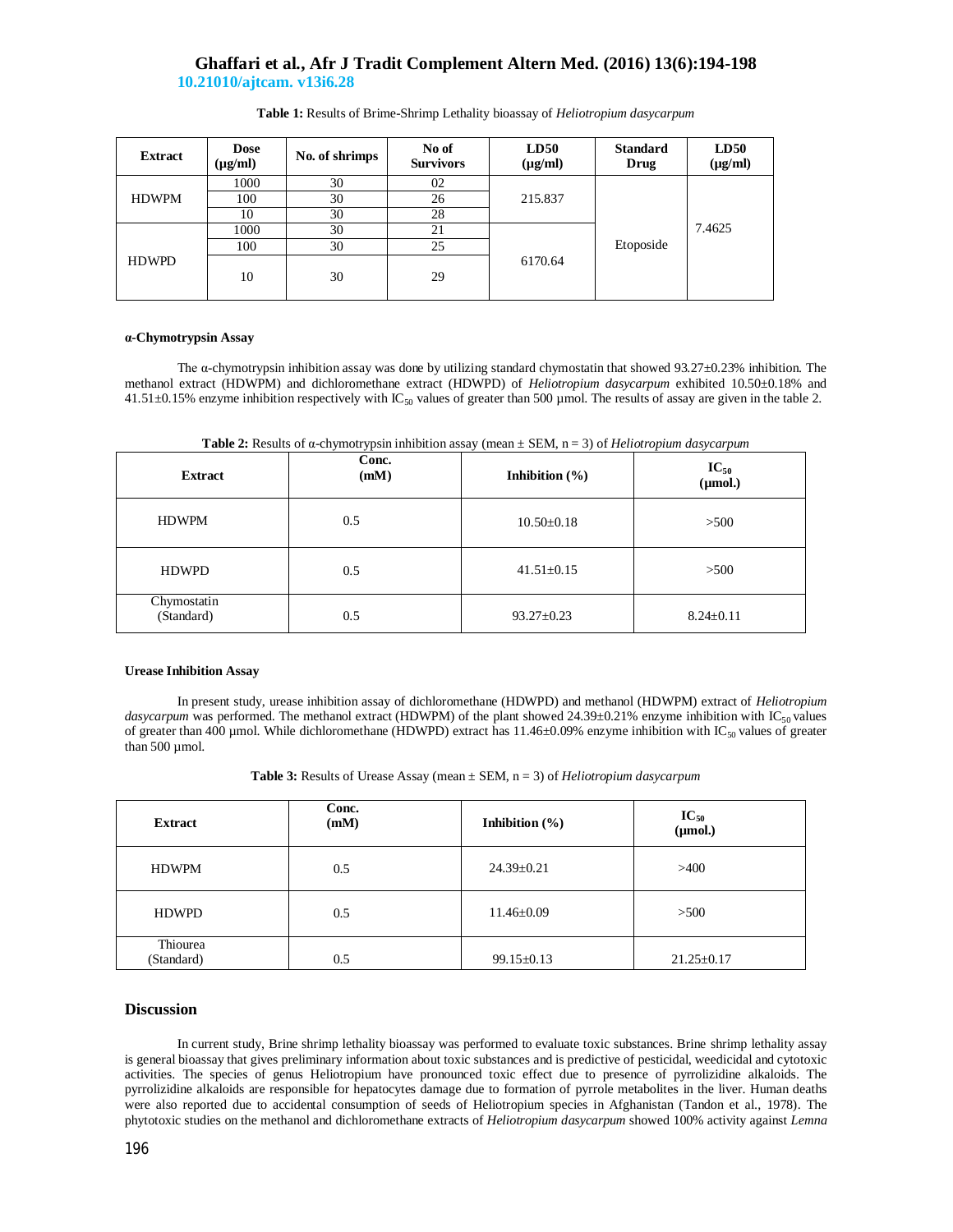# **Ghaffari et al., Afr J Tradit Complement Altern Med. (2016) 13(6):194-198**

### **10.21010/ajtcam. v13i6.28**

*minor* (Ghaffari et al, 2013). The bioassay was performed on the basis of traditional importance and previous toxicity reports. The dichloromethane extract did not give significant results but methanol extract of plant showed valuable toxicity results (28, 26 and 2 larvae survived) in increasing dose interval (10, 100, 1000 µg/ml) with LD50; 215.837. The claim of toxicity of Heliotropium genus in previous data is substantiated by scientific studies. So, there is need to work on more specific cytotoxic bioassays like cell line (MTT assays) and to screen out the novel compounds that have chemotherapeutic use.

Enzyme inhibitors have got increasing role in recent years not only for enzyme mechanisms and structures but also increased attention in field of agriculture (Ahn et al., 2004) and pharmacology

(Imada, 2005). The epidemiological studies has demonstrated the plant protease inhibitors role in decreasing colon, prostate and breast cancers. The Bowman-Birk derived from soya bean is a protease inhibitor that is used to treat oral, liver, lung, esophageal and colon cancers. The researchers think that α-Chymotrypsin inhibition activity of protease inhibitor "Bowman-Birk" is responsible for its anti-cancerous activity (Witschi and Kennedy, 1989). The results (41.51±0.15% Enzyme Inhibition) of dichloromethane (HDWPD) and methanol (HDWPM) plant extracts (10.50±0.18% Enzyme Inhibition) will force the researchers to screen out the valuable protease inhibitors.

The importance of Urease inhibition assay is due to their extensive use in bacterial urease therapy (pathogenic activity of *H. pylori* such as peptic ulcer, stone formation, hepatic coma and pyelonephritis), analytical techniques to check enzyme inhibitors, protect from pH elevation of soil and control of urea hydrolysis due to nitrogen loss in urea fertilizer that used in soil (Upadhyay, 2012). The bacterial therapy (antibiotics) is usually employed for the eradication of *H. pylori* in stomach infections. Now a days, bacterial resistance is increasing worldwide, so another modes of therapy like urease inhibition assay has increased attention of the researchers. The folk medicine history on genus Heliotropium also targeted on ulcer treatment. The plants, *Heliotropium ellipticum* and *Heliotropium eichwaldi* are traditionally used for cleaning and healing of ulcer in African countries (Kirtikar and Basu, 1967; Bhakuni et al., 1969). The results of Urease inhibition assay of plant, *Heliotropium dasycarpum* validate the folk medicinal use for treatment of ulcer. These results will force the scientists to work on the further fractions of extracts to purify unique urease inhibitors for enhancement of the activity.

#### **Conclusion**

The above findings has clearly showed that the plant, *Heliotropium dasycarpum* has valuable cytotoxic potential and can be useful to study more specific cytotoxicity assays in future. The plants extracts also showed inhibition against both enzymes. The results are supportive to already available traditional and scientific data. So further study is required to screen out bioactive constituents that are utilized for the treatment of ulcerative diseases.

### **Acknowledgement**

The authors would like to say thanks to Prof. Dr Muhammad Ashraf, Department of Biochemistry and Biotechnology, The Islamia University of Bahawalpur for their kind support to carry out this work.

### **References**

- 1. Adegoke, A.L. (1968). West African plants folkore research. J. Ethnopharmacol. 5: 145-150.
- 2. Ahn, J.E., Salzman, R.A., Braunagel, S.C., Koiwa, H., Zhu-Salzman, K. (2004). Functional roles of specific bruchid protease isoforms in adaptation to a soybean protease inhibitor. Insect Mol. Biol. 13: 649-657.
- 3. Ali, S.I. (1977). Flora of Pakistan.
- 4. Baird-Parker, T.C. (2003). The production of microbiologically safe and stable foods. In: Lund, B.M., Baird-Parker, T.C., Gould, G.W., Gaithersburg (Eds.), The Microbiological Safety and Quality of Food. Aspen Publishers Inc.; pp. 3-18.
- 5. Barrett, B. (1994). Medicinal plants of Nicaragua's Atlantic Coast. Econ. Bot. 48: 8-20.
- 6. Bhakuni, D.S., Dhar, M.L., Dhar, M.M., Dhawan, B.N., Mehrotra, B.N. (1969). Screening of Indian plants for biological activity. Indian. J. Exp. Biol. 7(4): 250-262.
- 7. Carballo, M., Mudry, M.D., Larripa, I.B., Villam, Y.E., d'Aquino, M. (1992). Gentoxic action of an aqueous extract of *Heliotropium curassavicum* var. Argentinum. Mutat. Res. 279: 245-253.
- 8. Chopra, R.N., Nayar, S.L., Chopra, I.C. (1956). Glossary of Indian medicinal plants, third ed. New Delhi: Council of Scientific & Industrial Research.
- 9. Dasti, A.A., Bokhari, T.Z., Malik, A.S., Akhtar, R. (2003). Epidermal morphology in some members of family Boraginaceae in Baluchistan. Asian J. Plant Sci. 2(1): 42-47.
- 10. Dawodu, K. (1964). Folklore Healing in Africa. J. Ethnobiol. Ethnomed. 726-734.
- 11. Dunaevsky, Y.E., Pavlukova, E.B., Beliakova, G.A., Tsybina, T.A., Gruban, T.N., Belozersky, M.A. (1998). Protease inhibitors in buckwheat seeds: comparison of anionic and cationic inhibitors. J. Plant Physiol. 152: 696-708.
- 12. Dunn, B.E., Cohen, H., Blaser, M.J. (1997). *H. pylori*. Clin. Microbiol. Rev. 10: 720-741.
- 13. Ghaffari, M.A., Bano, S., Hayat, K. (2013). Antimicrobial and phytotoxic effects of the plants *Heliotropium dasycarpum L*. Int. J. Pharm. Bio. Sci. 4(4): 339-345.
- 14. Gupta, S.K., Mathur, I.S. (1972). The effect *Arnebia nobilis* and its naphtaquinones in rat Walker carcinosarcoma 256. Indian J. Cancer 9(1): 50-55.
- 15. Imada, C. (2005). Enzyme inhibitors and other bioactive compounds from marine actinomycetes. Antonie van Leeuwenhoek 87: 59-63.
- 16. Johnson, S., Pellecchia, M. (2006). Structure and fragment based approaches to protease inhibition. Curr. Top. Med. Chem. 6: 317–329.
- 17. Kirtikar, K.R., Basu, B.D. (1967). Indian Medicinal Plants. Popular Book Depot, Bombay, India.